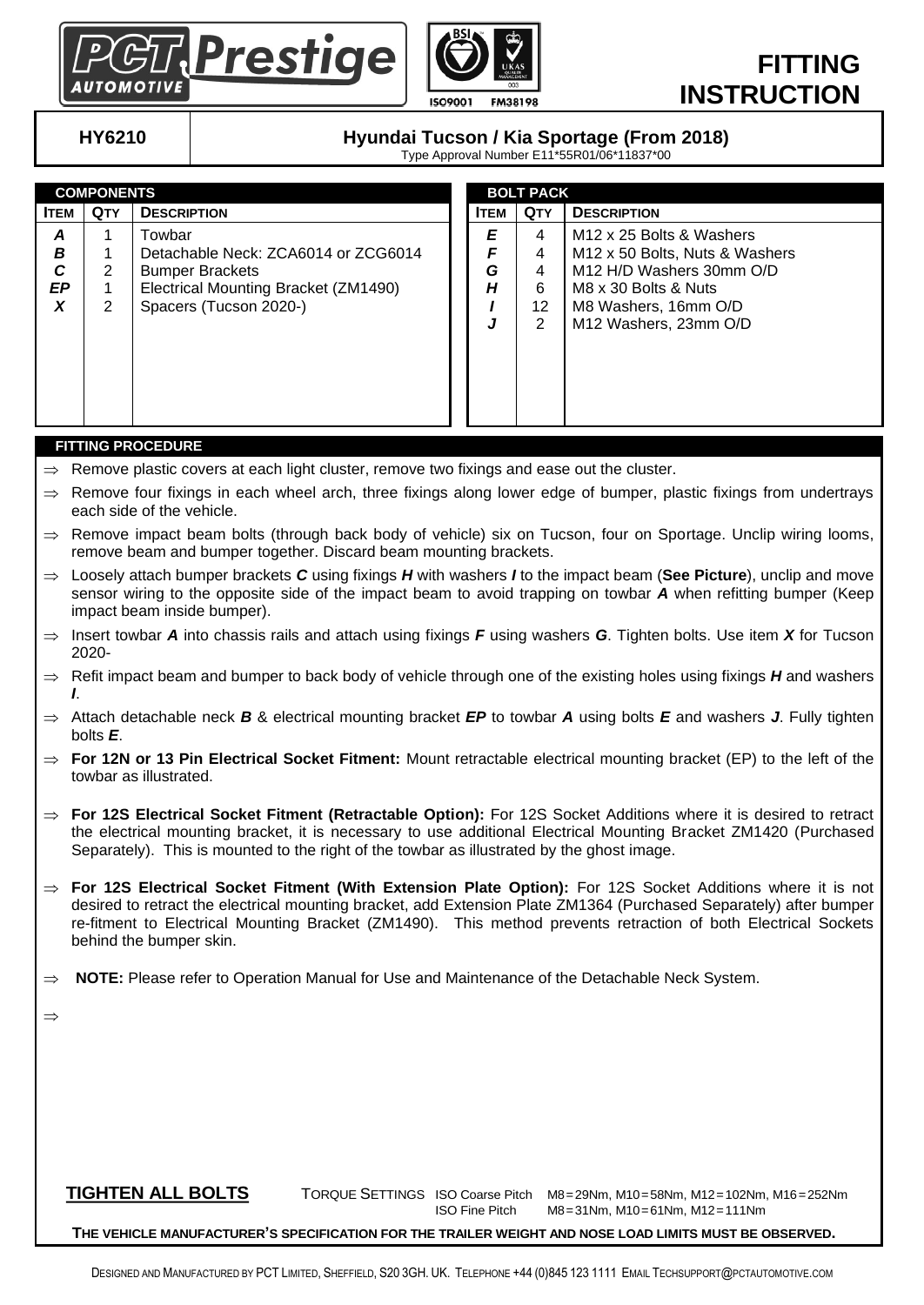



# **FITTING INSTRUCTION**

**HY6210 Hyundai Tucson / Kia Sportage (From 2018)** Type Approval Number E11\*55R01/06\*11837\*00

 **FITTING DIAGRAM**